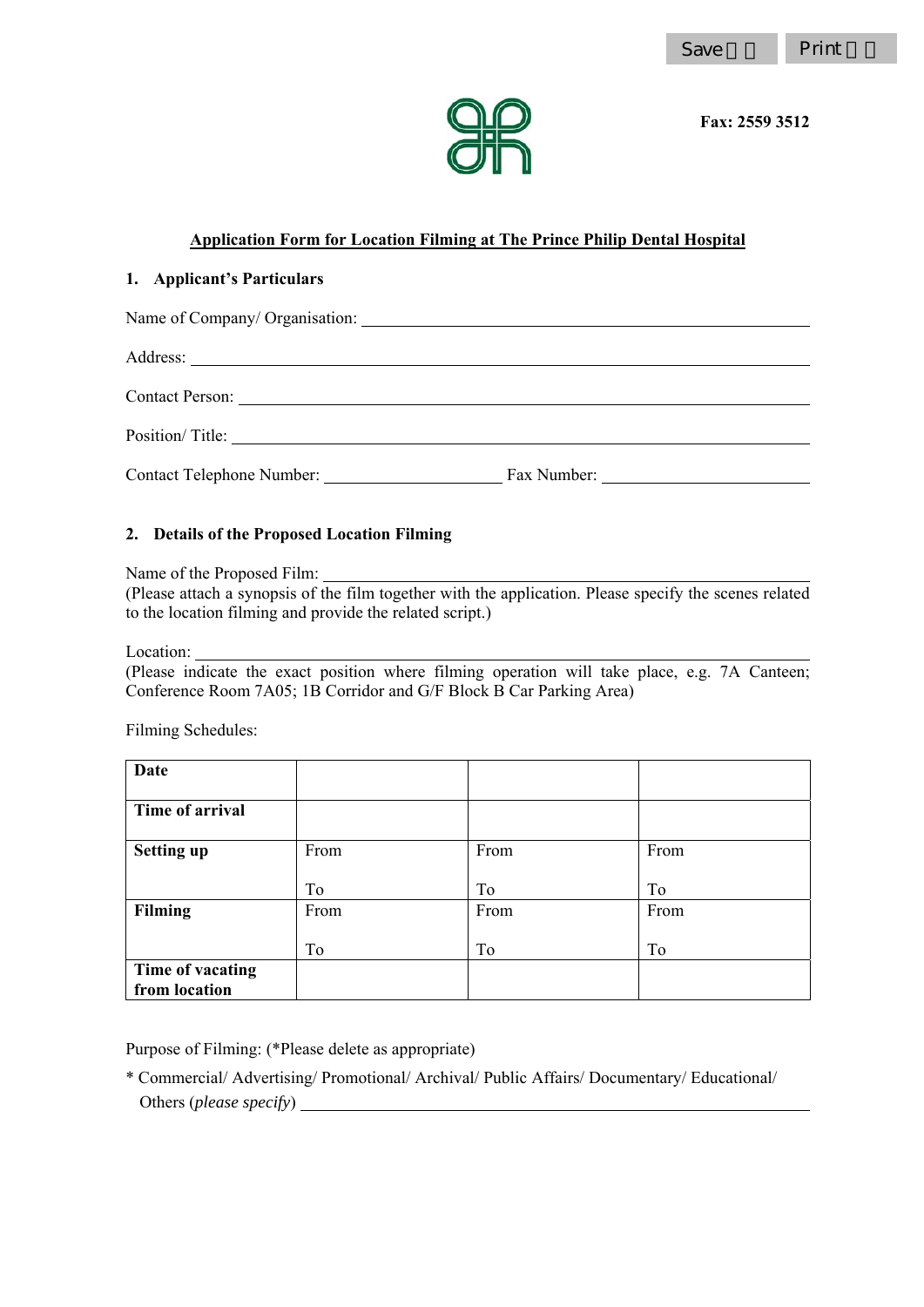Total Number of Participants (including filming crew and other production staff, actors/ actresses etc.):

Will any furniture and equipment be delivered to the Hospital for the filming? If so, please provide details.

Will the filming require the use of explosive(s) and/ or inflammable materials? Please provide details if applicable (*please see para. 6.2 of the Guidance Notes on Application for Location Filming at The Prince Philip Dental Hospital*).

Will alteration(s) and reinstatement work(s) be required at The Prince Philip Dental Hospital for the filming? Please provide details if applicable.

Will air-conditioning be required? Please note that air-conditioning required outside office hours will be charged.

*Note: Electricity supply or other utilities will NOT be provided by the Hospital.* 

#### **3. Declaration**

I/ We have read the Guidance Notes and hereby sign to signify my/ our agreement to all the conditions as set out by The Prince Philip Dental Hospital.

| Authorized<br>Sigma(s) |  |                |
|------------------------|--|----------------|
| Name(s)                |  |                |
| Position(s)            |  |                |
| Date                   |  | (Company Chop) |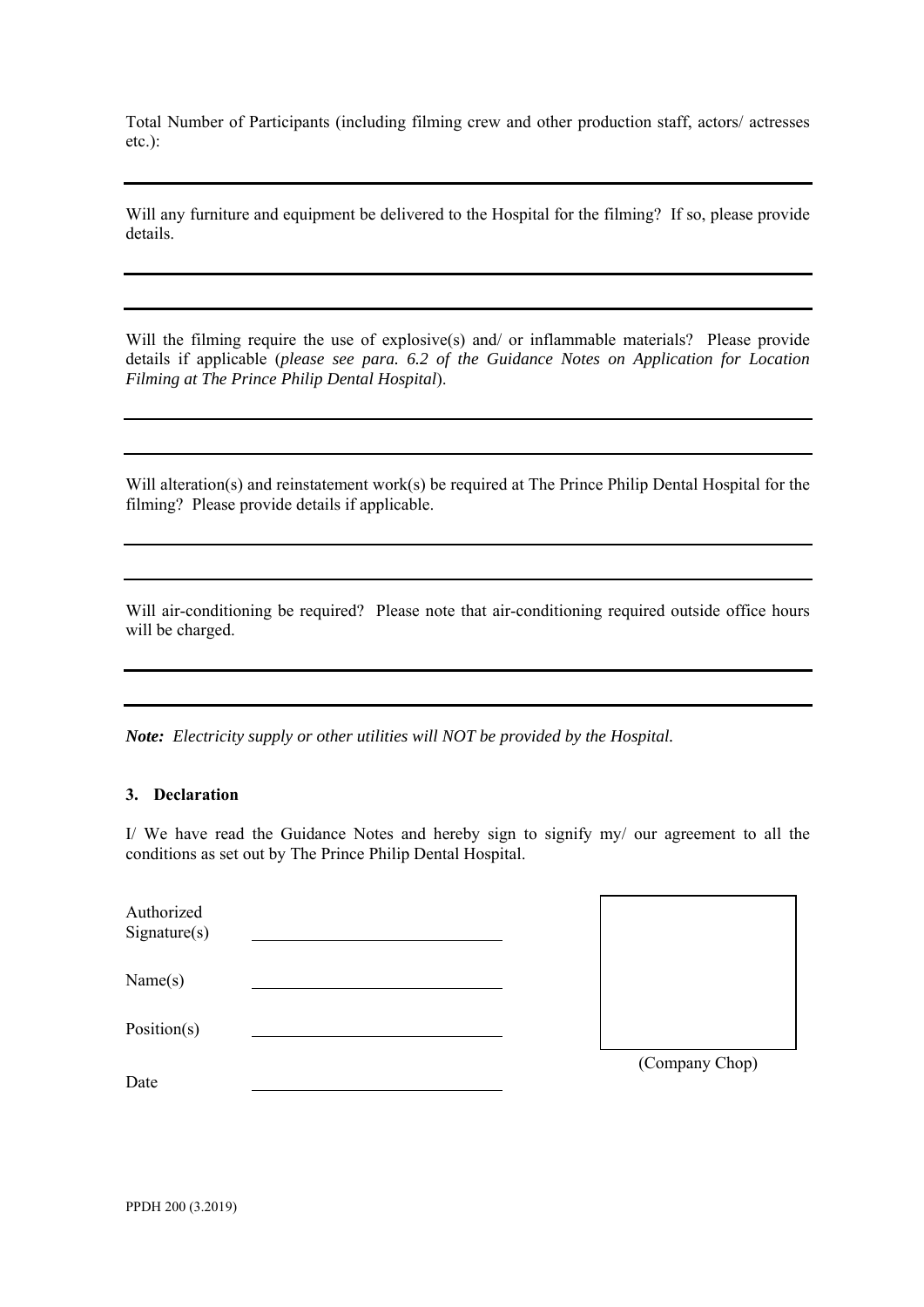

# **The Prince Philip Dental Hospital**

# **Guidance Notes on Application for Location Filming**

# **1. Introduction**

1.1 Applicant must read these Guidance Notes before submitting application to The Prince Philip Dental Hospital (hereinafter referred to as "PPDH").

1.2 For the purpose of application, location filming includes the activities of film shooting, video shooting and photographing.

### **2. Application Procedure**

2.1 Application must be made in writing using the Application Form for Location Filming at The Prince Philip Dental Hospital (PPDH 200).

2.2 The completed application form must reach the Facility Management Office, 6/F, The Prince Philip Dental Hospital, 34 Hospital Road, Hong Kong, either by fax (**2559 3512**) or by email (**facility@ppdh.org.hk**) for processing at least **twenty-one (21) working days in advance** of the proposed filming date.

2.3 Information must be clearly stated and given in full in support of the application.

2.4 Approval of the application will be at the absolute discretion of PPDH.

# **3. Charges**

3.1 For an application that will involve brief session(s) of location filming, if and when the application is approved, a fee of **HK\$7,000** will be charged for the first four hours and **HK\$1,770** for each subsequent four-hour block. A refundable deposit equivalent to the same amount of the aforesaid fees is also required.

3.2 To monitor the filming activities, PPDH will hire two (2) security guards for each filming at the applicant's own cost. However, if the number of film crew members exceeds 30 and/ or if deemed necessary by PPDH, additional security guard(s) will be required. There will be no refund of the first-block security guard charges for any cancellation of booking within **three (3) working days** from the location filming date.

3.3 Provision of air-conditioning after office hours will be charged with overhead. For any extra resources required from PPDH, the actual costs plus overhead will also be charged.

3.4 The charges, if any, as mentioned in clauses 3.1 to 3.3, must be paid to **"The Prince Philip Dental Hospital"** at least **seven (7) working days in advance** of the filming date.

3.5 All charges will be subject to change as determined by PPDH from time to time.